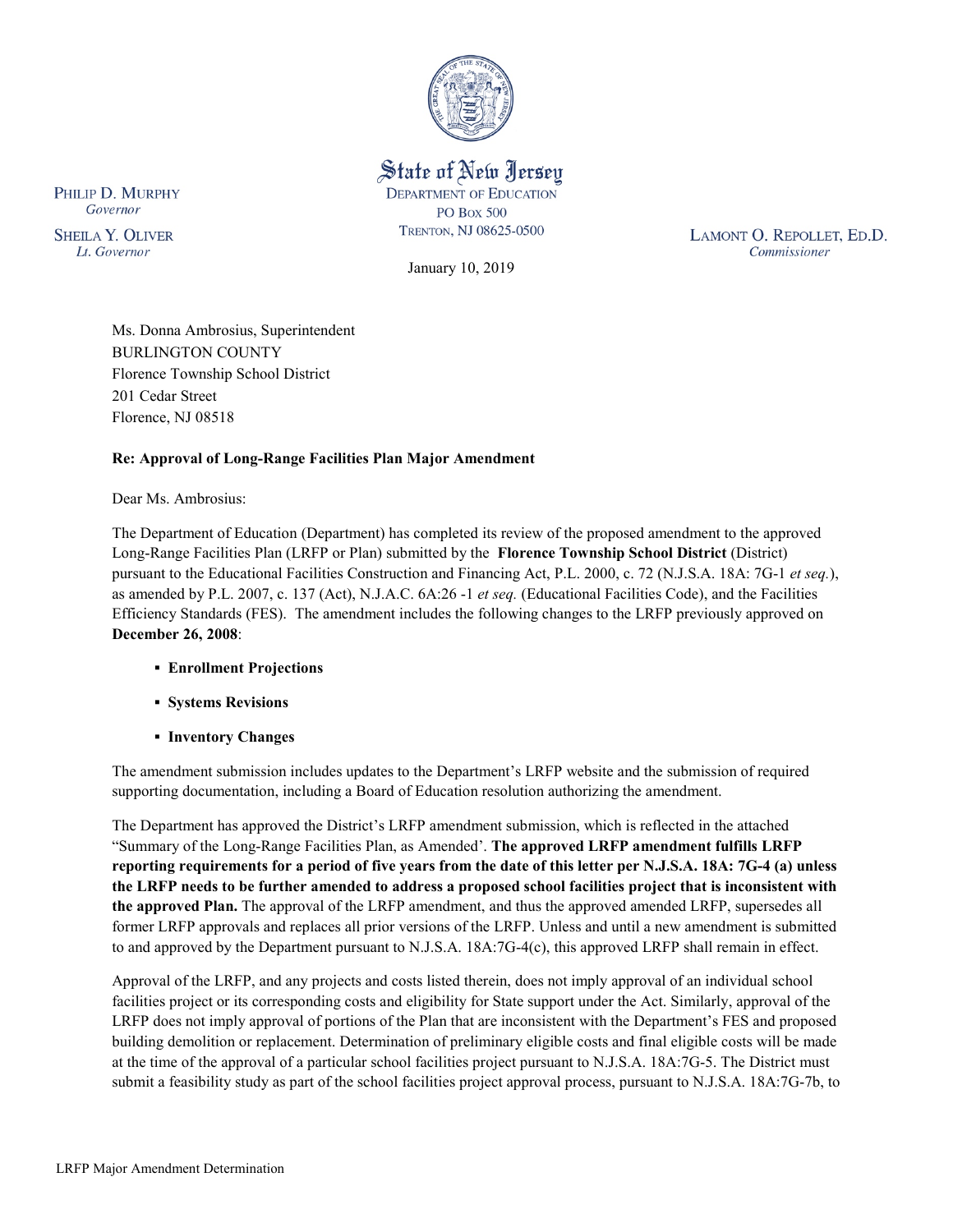support proposed building demolition or replacement. The feasibility study should demonstrate that a building might pose a risk to the safety of the occupants after rehabilitation or that rehabilitation is not cost-effective.

Please contact Anthony Brun at the Office of School Facilities, at telephone number (609) 376-3669 or email at  $\frac{\text{anthony.brun}(\partial \phi) \text{doe.ni.gov}}{\text{with any questions you may have.}}$ 

Sincerely,

Susan Kich

Susan Kutner Director, Office of School Facilities Planning

SK:ab

Enclosure

c: Melissa Livengood, Florence Township School District Business Administrator Robert Garrison, Jr., Garrison Architects Anthony Brun, NJDOE, Office of School Facilities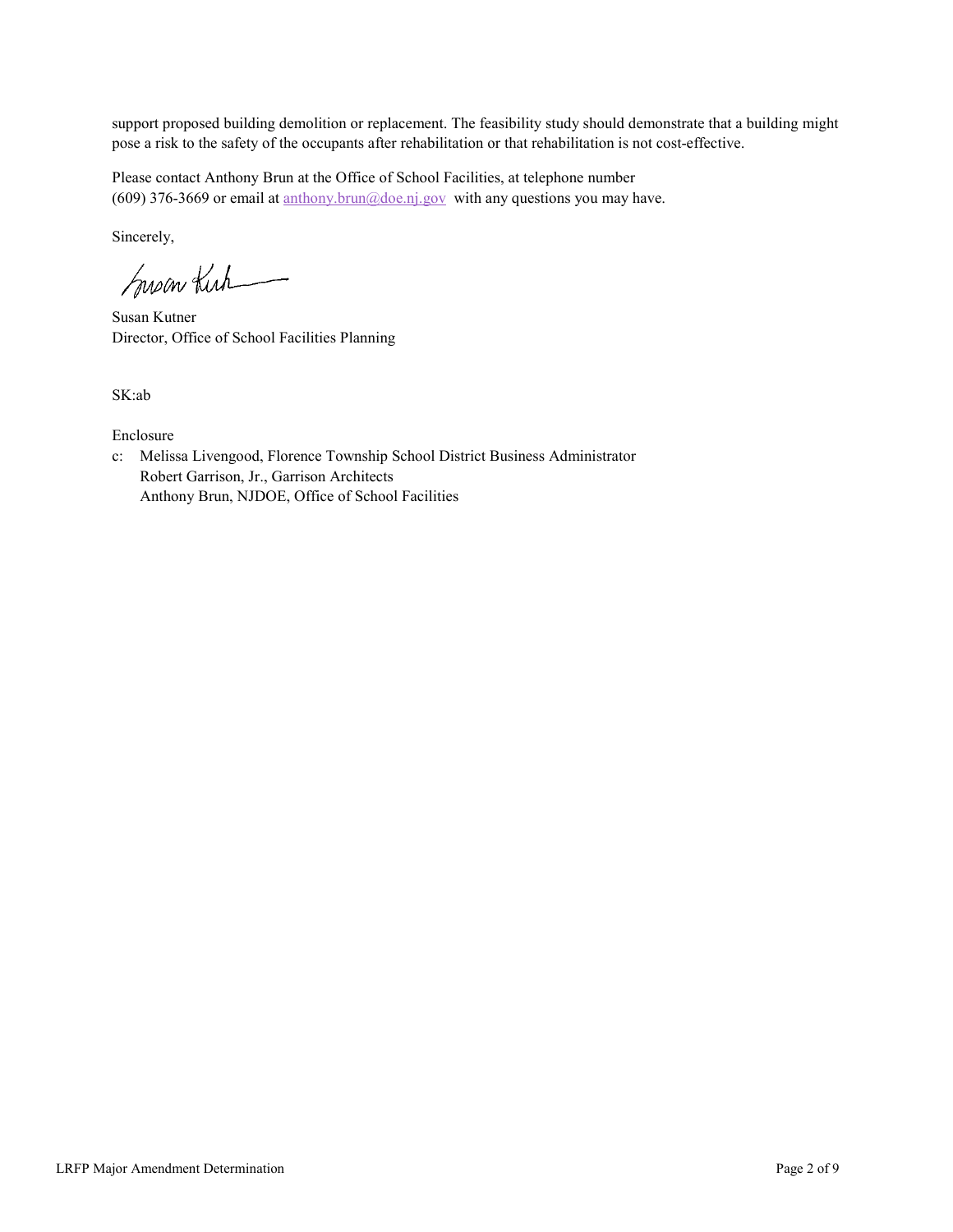# **Florence Township School District**

Summary of the Long-Range Facilities Plan, as Amended January 10, 2019

The Department of Education (Department) has completed its review of the Long-Range Facilities Plan (LRFP or Plan) amendment submitted by the **Florence Township School District** (District) pursuant to the Educational Facilities Construction and Financing Act, P.L. 2000, c. 72 (N.J.S.A. 18A: 7G-1 *et seq.*), as amended by P.L. 2007, c. 137 (Act), N.J.A.C. 6A:26-1 et seq. (Educational Facilities Code), and the Facilities Efficiency Standards (FES).

This is the Department's summary of the District's LRFP, as amended. The summary is based on the standards set forth in the Act, the Educational Facilities Code, the FES, District-entered data in the Department's LRFP website, and District-supplied supporting documentation. The referenced reports in *italic* text are standard LRFP reports available on the Department's LRFP website.

#### **1. Inventory Overview**

The District provides services for students in grades K-12. The predominant existing school grade configuration is Pre-K-12. The predominant proposed school grade configuration is Pre-K-12. The District is classified as "under 55" for funding purposes.

The District identified existing and proposed schools, sites, buildings, playgrounds, playfields, and parking lots in its LRFP. The total number of existing and proposed district-owned or leased schools, sites, and buildings are listed in Table 1. A detailed description of each asset can be found in the LRFP website report titled *"Site Asset Inventory Report."* Section 6 of this Summary lists work proposed at each school.

|                                                      | <b>Existing</b> | <b>Proposed</b> |
|------------------------------------------------------|-----------------|-----------------|
| Sites:                                               |                 |                 |
| <b>Total Number of Sites</b>                         |                 |                 |
| Number of Sites with no Buildings                    |                 |                 |
| Number of Sites with no Instructional Buildings      |                 |                 |
| <b>Schools and Buildings:</b>                        |                 |                 |
| Total Number of Schools with Enrollments*            | 5               |                 |
| Total Number of Instructional Buildings              |                 |                 |
| Total Number of Administrative and Utility Buildings |                 |                 |
| Total Number of Athletic Facilities                  |                 |                 |
| <b>Total Number of Parking Structures</b>            |                 |                 |
| Total Number of Temporary Facilities                 |                 |                 |

#### **Table 1: Inventory Summary**

*\*Includes schools with three-digit Department code numbers and Fall Report enrollments.*

**As directed by the Department, incomplete school facilities projects that have project approval from the Department are represented as "existing" in the Plan.** District schools with incomplete approved projects that include new construction or the reconfiguration of existing program space are as follows: "n/a".

Major conclusions are as follows:

- The District is proposing to **decrease** the existing number of District-owned or leased sites.
- The District is proposing to **decrease** the existing number of District-operated schools.
- The District is proposing to **decrease** the existing number of District-owned or leased instructional buildings.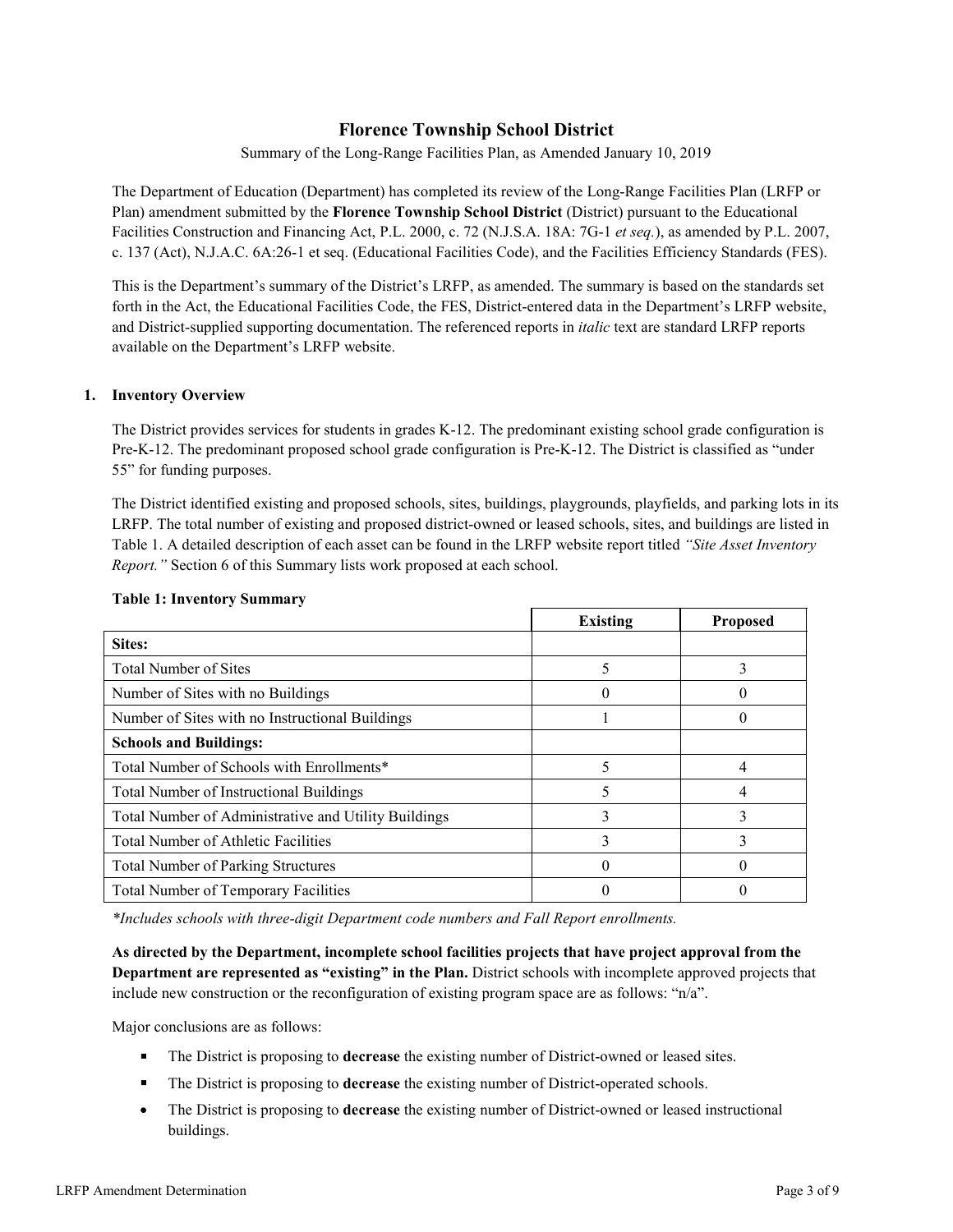**FINDINGS** The Department has determined that the proposed inventory is adequate for approval of the District's LRFP amendment. However, the LRFP determination does not imply approval of an individual school facilities project listed within the LRFP. The District must submit individual project applications for project approval. If building demolition or replacement is proposed, the District must submit a feasibility study, pursuant to N.J.S.A. 18A:7G-7b, as part of the application for the specific school facilities project.

### **2. District Enrollments and School Grade Alignments**

The number of students, or "proposed enrollments," for five-year planning purposes was determined by the District on a district-wide and school level basis. The proposed enrollments are based on a cohort-survival enrollment projection.

Existing and proposed enrollments are listed in Table 2. Detailed information can be found in supporting documentation submitted by the District as part of the LRFP submission.

|                                | <b>Actual Enrollments</b><br>2017-2018 school year | <b>Proposed</b><br><b>Enrollments</b> |
|--------------------------------|----------------------------------------------------|---------------------------------------|
| Grades K-12:                   |                                                    |                                       |
| Grades K-5, including SCSE     | 686                                                | 662                                   |
| Grades 6-8, including SCSE     | 424                                                | 385                                   |
| Grades 9-12, including SCSE    | 428                                                | 441                                   |
| <b>Totals K-12</b>             | 1,528                                              | 1,488                                 |
| Pre-Kindergarten:              |                                                    |                                       |
| Pre-Kindergarten, Age 3        | 0                                                  | $\theta$                              |
| Pre-Kindergarten, Age 4        | 19                                                 | 20                                    |
| Pre-Kindergarten, SCSE         | $\Omega$                                           | 33                                    |
| <b>Totals Pre-Kindergarten</b> | 19                                                 | 53                                    |

#### **Table 2: Enrollment Comparison**

*"SCSE" = Self-Contained Special Education*

Major conclusions are as follows:

- The District did not select the Department's LRFP website projection. Supporting documentation was submitted to the Department as required to justify the proposed enrollments.
- The District is planning for **decreasing** enrollments.
- The District is not an ECPA (Early Childhood Program Aid) District.

FINDINGS The Department has determined that the District's proposed enrollments are supportable for approval of the District's LRFP amendment. The Department will require a current enrollment projection at the time an application for a school facilities project is submitted incorporating the District's most recent Fall Enrollment Report in order to verify that the LRFP's planned capacity is appropriate for the updated enrollments.

### **3. FES and District Practices Capacity**

The proposed room inventories for each school were analyzed to determine whether the LRFP provides adequate capacity for the proposed enrollments. Two capacity calculation methods, called "FES Capacity" and "District Practices Capacity," were used to assess existing and proposed school capacity in accordance with the FES and District program delivery practices. A third capacity calculation, called "Functional Capacity," determines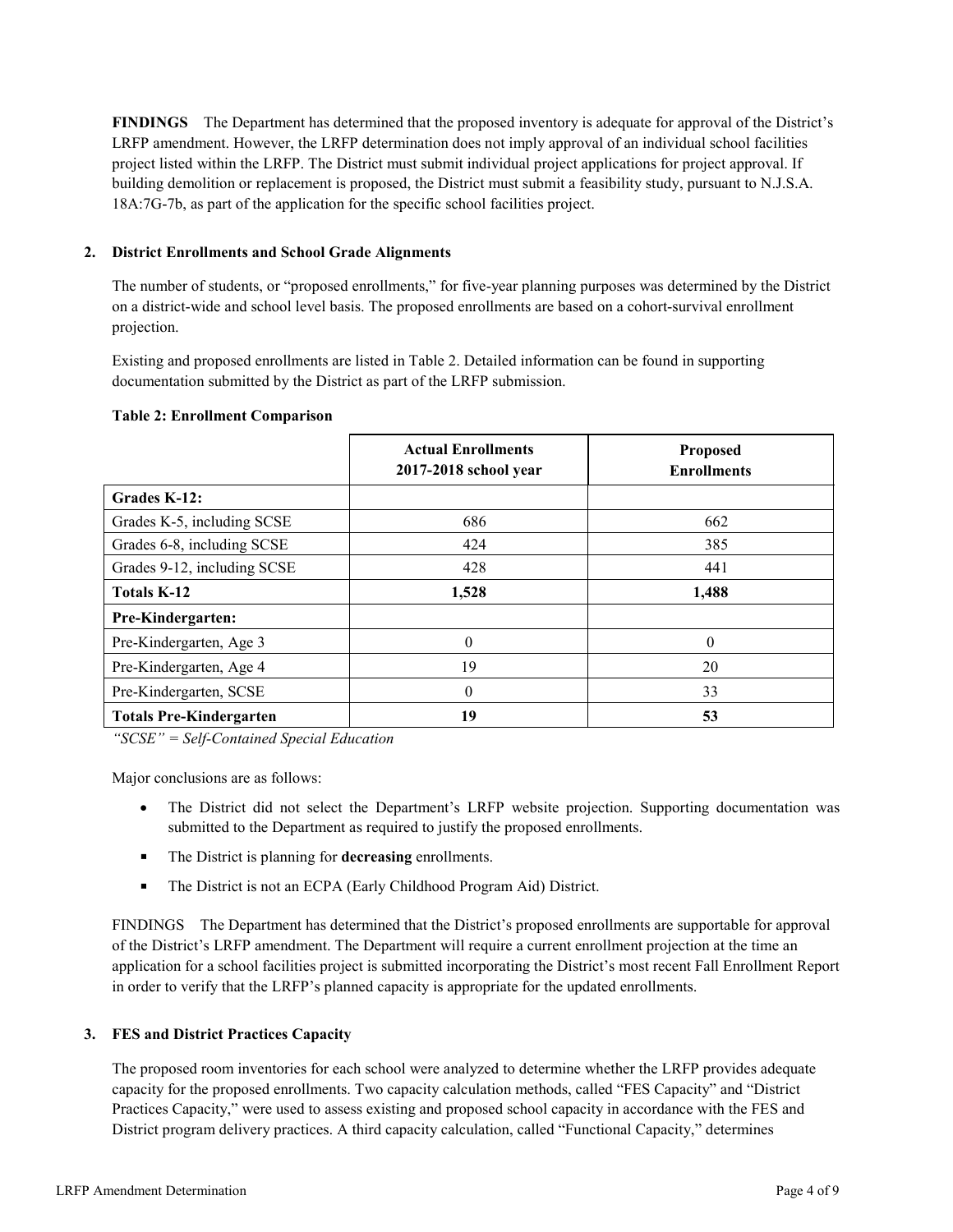Unhoused Students and potential State support for school facilities projects. Functional Capacity is analyzed in Section 5 of this Summary.

- *FES Capacity* only assigns capacity to pre-kindergarten *(if district-owned or operated),* kindergarten, general, and self-contained special education classrooms. No other room types are considered to be capacitygenerating**.** Class size is based on the FES and is prorated for classrooms that are sized smaller than FES classrooms. FES Capacity is most accurate for elementary schools, or schools with non-departmentalized programs, in which instruction is "homeroom" based. This capacity calculation may also be accurate for middle schools depending upon the program structure. However, this method usually significantly understates available high school capacity since specialized spaces that are typically provided in lieu of general classrooms are not included in the capacity calculations.
- *District Practices Capacity* allows the District to include specialized room types in the capacity calculations and adjust class size to reflect actual practices. This calculation is used to review capacity and enrollment coordination in middle and high schools.

A capacity utilization factor in accordance with the FES is included in both capacity calculations. A 90% capacity utilization rate is applied to classrooms serving grades K-8. An 85% capacity utilization rate is applied to classrooms serving grades 9-12. No capacity utilization factor is applied to preschool classrooms.

Table 3 provides a summary of proposed enrollments and District-wide capacities. Detailed information can be found in the LRFP website report titled "*FES and District Practices Capacity."*

|                                          | <b>FES Capacity</b> | <b>District Practices Capacity</b> |
|------------------------------------------|---------------------|------------------------------------|
| $(A)$ Proposed Enrollments               | 1,541               | 1.541                              |
| $(B)$ Existing Capacity                  | 1.342.00            | 1,528.85                           |
| <i>*Existing Capacity Status (B)-(A)</i> | $-199.00$           | $-12.15$                           |
| $(C)$ Proposed Capacity                  | 1,362.70            | 1,549.55                           |
| <i>*Proposed Capacity Status (C)-(A)</i> | $-178.30$           | 8.55                               |

### **Table 3: FES and District Practices Capacity Summary**

*\* Positive numbers signify surplus capacity; negative numbers signify inadequate capacity. Negative values for District Practices capacity are acceptable if proposed enrollments do not exceed 100% capacity utilization.*

Major conclusions are as follows:

- The District has adequately coordinated proposed school capacities and enrollments in the LRFP for grade groups with proposed new construction.
- Adequate justification has been provided by the District if capacity for a school with proposed work in the LRFP deviates from the proposed enrollments by more than 5%.

FINDINGS The Department has determined that proposed District capacity, in accordance with the proposed enrollments, is adequate for approval of the District's LRFP amendment. The Department will require a current enrollment projection at the time an application for a school facilities project is submitted, incorporating the District's most recent Fall Enrollment Report, in order to verify that the LRFP's planned capacity meets the District's updated enrollments.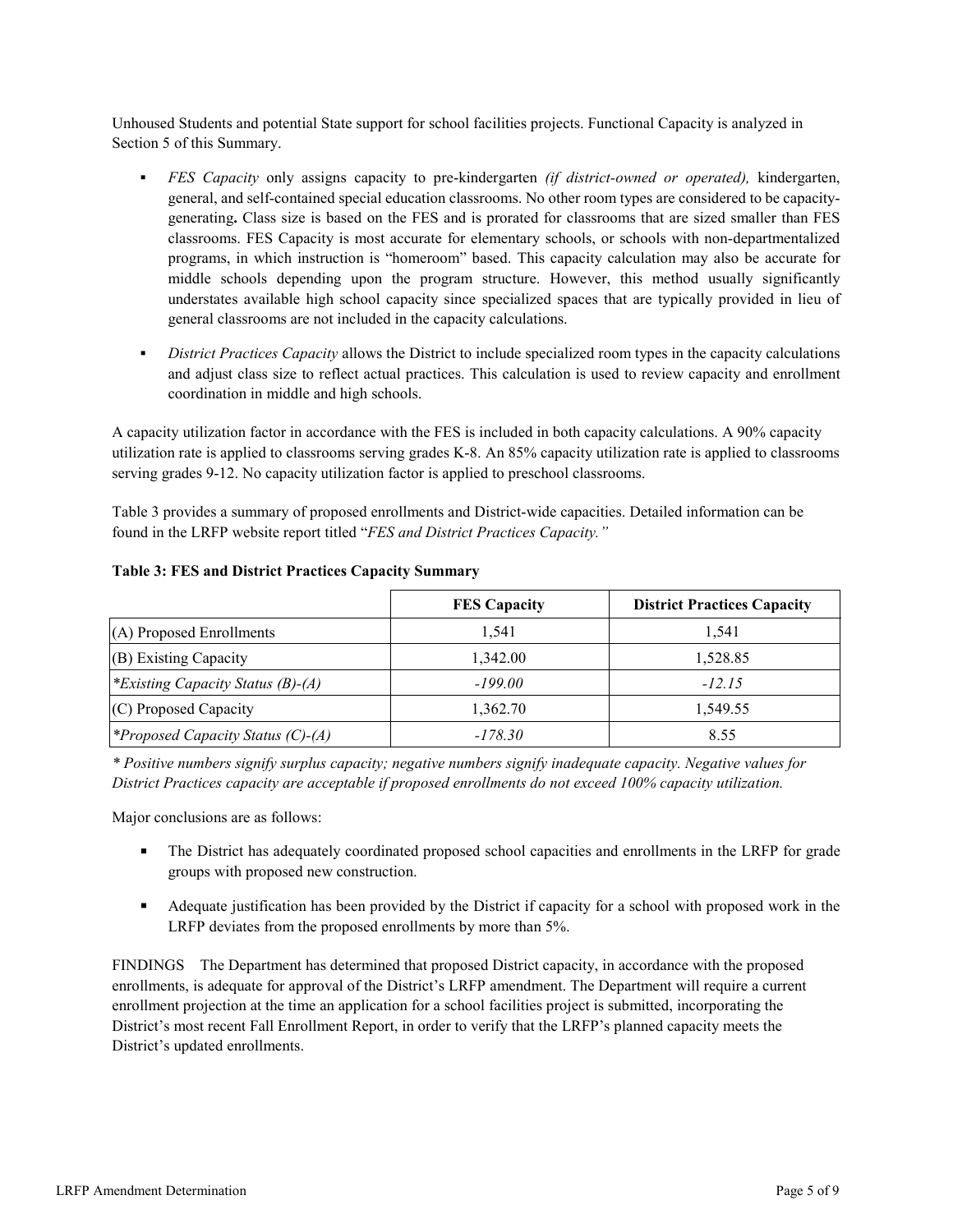### **4. Functional Capacity and Unhoused Students Prior to Proposed Work**

*Functional Capacity* was calculated and compared to the proposed enrollments to provide a preliminary estimate of Unhoused Students and new construction funding eligibility. Functional Capacity is the adjusted gross square footage of a school building *(total gross square feet minus excluded space)* divided by the minimum area allowance per Full-time Equivalent student for the grade level contained therein. Unhoused Students is the number of students projected to be enrolled in the District that exceeds the Functional Capacity of the District's schools pursuant to N.J.A.C. 6A:26-2.2(c).

*"Excluded Square Feet"* in the LRFP Functional Capacity calculation includes (1) square footage exceeding the FES for any pre-kindergarten, kindergarten, general education, or self-contained special education classroom; (2) grossing factor square footage *(corridors, stairs, mechanical rooms, etc.)* that exceeds the FES allowance, and (3) square feet proposed to be demolished or discontinued from use. Excluded square feet may be revised during the review process for individual school facilities projects.

Table 4 provides a preliminary assessment of Functional Capacity, Unhoused Students, and Estimated Maximum Approved Area for the various grade groups in accordance with the FES. Detailed information concerning the calculation and preliminary excluded square feet can be found in the LRFP website reports titled *"Functional Capacity and Unhoused Students*" and *"Functional Capacity Excluded Square Feet."*

|                      |            |            |           |                | $E = C \times D$ |
|----------------------|------------|------------|-----------|----------------|------------------|
|                      |            | B          |           |                | Estimated        |
|                      |            | Estimated  |           |                | Maximum          |
|                      | A          | Existing   | $C = A-B$ | D              | Approved Area    |
|                      | Proposed   | Functional | Unhoused  | Area Allowance | for Unhoused     |
|                      | Enrollment | Capacity   | Students  | (gsf/students) | Students         |
| Preschool (SCSE PK)  | 33         | 0          | 33        | 125.00         | 4,125.00         |
| Elementary $(K-5)^*$ | 662        | 774.87     | $\theta$  | 125.00         | $\theta$         |
| Middle $(6-8)$       | 385        | 588.13     | $\theta$  | 134.00         | $\theta$         |
| High $(9-12)$        | 441        | 765.08     | $\theta$  | 151.00         | $\theta$         |
| Totals K-12*         | 1,541      | 2,128.08   |           |                |                  |

**Table 4: Functional Capacity and Unhoused Students Prior to Proposed Work**

*\*Pre-kindergarten students are not included in the calculations.* 

Major conclusions are as follows:

- The calculations for "Estimated Existing Functional Capacity" school facilities projects that have been approved by the Department but were not under construction or complete at the time of the submission of the LRFP amendment.
- The District, based on the preliminary LRFP assessment, does not have Unhoused Students for the following FES grade groups: "**Grades K-5, 6-8, and 9-12**"
- The District, based on the preliminary LRFP assessment, does have Unhoused Students for the following FES grade groups: "**PK**"
- The District is not an ECPA district. Therefore, pre-kindergarten students are not included in the calculations. Unhoused pre-kindergarten self-contained special education students are eligible for State support. A determination of square footage eligible for State support will be made at the time an application for a specific school facilities project is submitted to the Department for review and approval.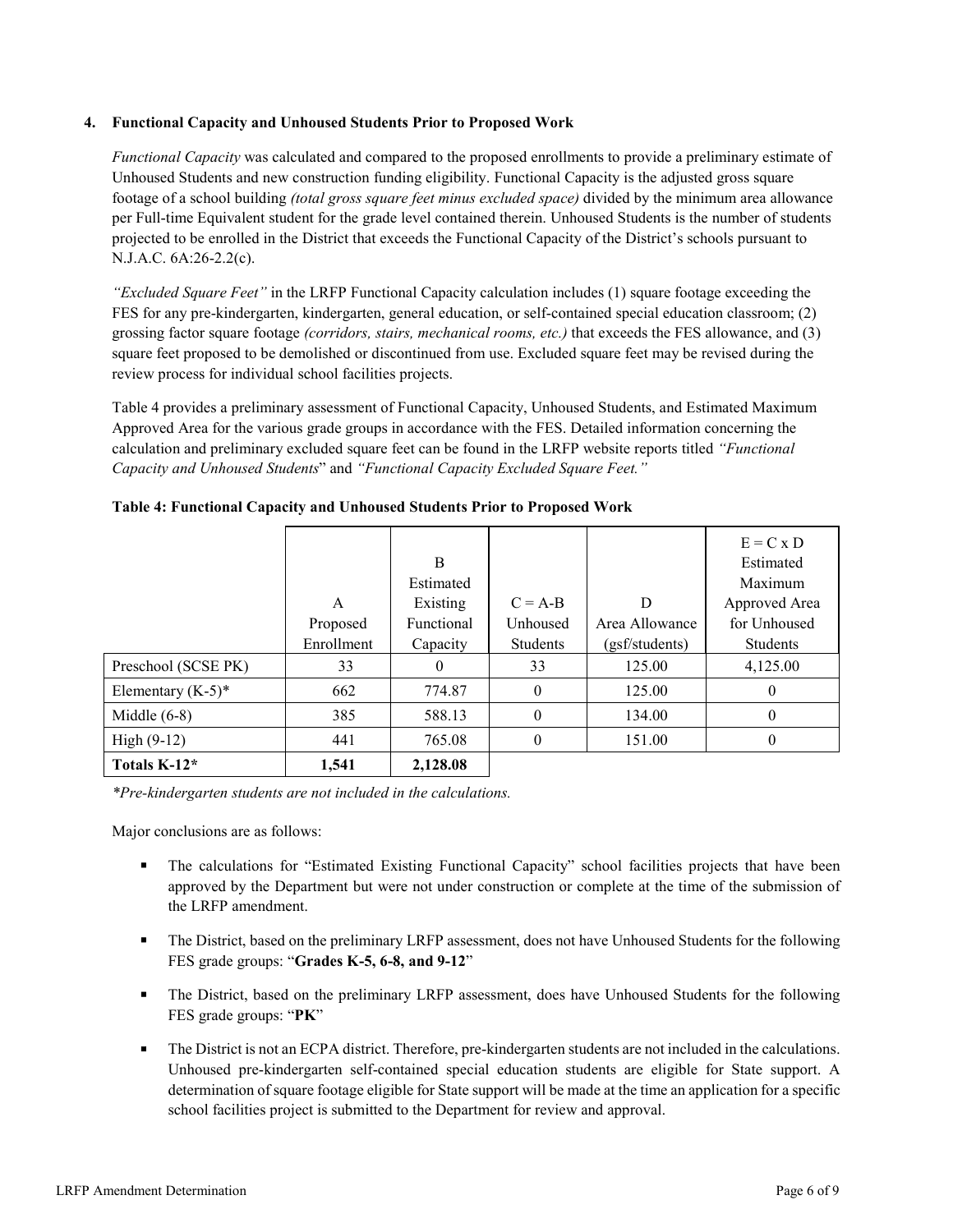The District **is** proposing to demolish or discontinue the use of existing District-owned instructional space. The Functional Capacity calculation excludes square feet proposed to be demolished or discontinued for the following FES grade groups: **"n/a"**

**FINDINGS** Functional Capacity and Unhoused Students calculated in the LRFP are preliminary estimates. Justification for square footage in excess of the FES and the determination of additional excluded square feet, Preliminary Eligible Costs (PEC), and Final Eligible Costs (FEC) will be included in the review process for specific school facilities projects. A feasibility study undertaken by the District is required if building demolition or replacement is proposed per N.J.A.C. 6A:26-2.3(b)(10).

## **5. Proposed Work**

The District was instructed to review the condition of its facilities and sites and to propose corrective *"system"* and *"inventory"* actions in its LRFP. *"System"* actions upgrade existing conditions without changing spatial configuration or size. Examples of system actions include new windows, finishes, and mechanical systems. *"Inventory"* actions address space problems by removing, adding, or altering sites, schools, buildings and rooms. Examples of inventory actions include building additions, the reconfiguration of existing walls, or changing room use.

Table 5 summarizes the type of work proposed in the District's LRFP for instructional buildings. Detailed information can be found in the LRFP website reports titled *"Site Asset Inventory," "LRFP Systems Actions Summary," and "LRFP Inventory Actions Summary."* 

| <b>Type of Work</b>                                            | <b>Work Included in LRFP</b> |
|----------------------------------------------------------------|------------------------------|
| <b>System Upgrades</b>                                         | Yes                          |
| <b>Inventory Changes</b>                                       |                              |
| Room Reassignment or Reconfiguration                           | Yes                          |
| <b>Building Addition</b>                                       | No                           |
| New Building                                                   | N <sub>o</sub>               |
| Partial or Whole Building Demolition or Discontinuation of Use | Yes                          |
| New Site                                                       | No                           |

#### **Table 5: Proposed Work for Instructional Building**

Major conclusions are as follows:

- The District has proposed system upgrades in one or more instructional buildings.
- The District has proposed inventory changes, **including the closing and disposal of the Duffy Elementary School.**
- The District has not proposed new construction in lieu of rehabilitation in one or more instructional buildings.

Please note that costs represented in the LRFP are for capital planning purposes only. Estimated costs are not intended to represent preliminary eligible costs or final eligible costs of approved school facilities projects.

The Act (N.J.S.A. 18A:7G-7b) provides that all school facilities shall be deemed suitable for rehabilitation unless a pre-construction evaluation undertaken by the District demonstrates to the satisfaction of the Commissioner that the structure might pose a risk to the safety of the occupants even after rehabilitation or that rehabilitation is not costeffective. Pursuant to N.J.A.C. 6A:26-2.3(b)(10), the Commissioner may identify school facilities for which new construction is proposed in lieu of rehabilitation for which it appears from the information presented that new construction is justified, provided, however, that for such school facilities so identified, the District must submit a feasibility study as part of the application for the specific school facilities project. The cost of each proposed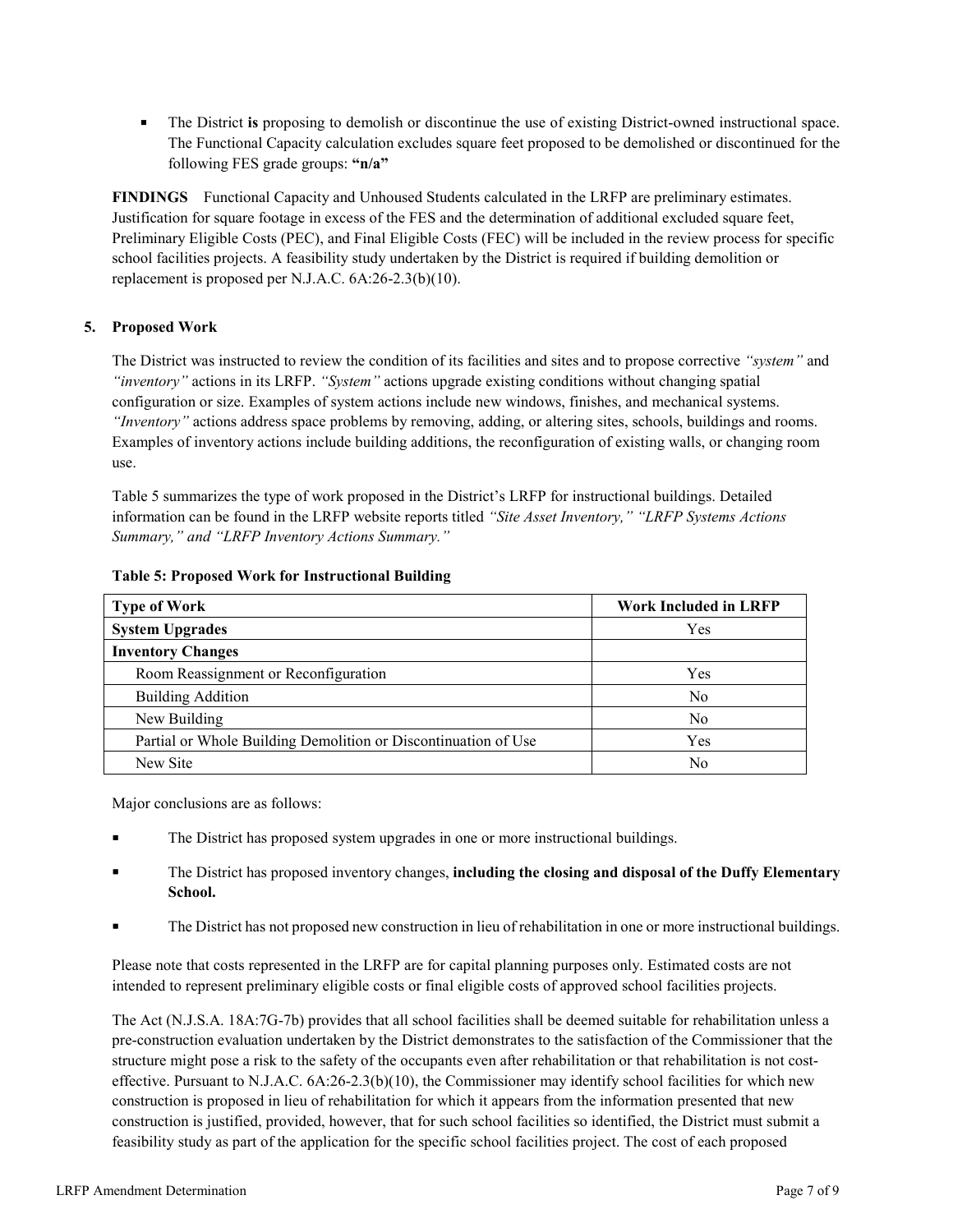building replacement is compared to the cost of additions or rehabilitation required to eliminate health and safety deficiencies and to achieve the District's programmatic model.

Facilities used for non-instructional or non-educational purposes are ineligible for State support under the Act. However, projects for such facilities shall be reviewed by the Department to determine whether they are consistent with the District's LRFP and whether the facility, if it is to house students (full or part time) conforms to educational adequacy requirements. These projects shall conform to all applicable statutes and regulations.

**FINDINGS** The Department has determined that the proposed work is adequate for approval of the District's LRFP amendment. However, Department approval of proposed work in the LRFP does not imply that the District may proceed with a school facilities project. The District must submit individual project applications with cost estimates for Department project approval. Both school facilities project approval and other capital project review require consistency with the District's approved LRFP.

#### **6. Functional Capacity and Unhoused Students After Completion of Proposed Work**

The *Functional Capacity* of the District's schools *after* completion of the scope of work proposed in the LRFP was calculated to highlight any remaining Unhoused Students.

Table 6 provides a preliminary assessment of Unhoused Students and Estimated Remaining Maximum Area after completion of new construction proposed in the LRFP, if applicable. Detailed information concerning the calculation can be found in the website report titled *"Functional Capacity and Unhoused Students.*"

|                      | Estimated<br>Maximum<br>Approved Area |                  | Proposed<br>Functional | <b>Unhoused</b> | Estimated<br>Maximum<br>Area for<br>Unhoused |
|----------------------|---------------------------------------|------------------|------------------------|-----------------|----------------------------------------------|
|                      | for Unhoused                          | <b>Total New</b> | Capacity after         | Students after  | <b>Students</b>                              |
|                      | Students                              | <b>GSF</b>       | Construction           | Construction    | Remaining                                    |
| Preschool (PK)       | 4,125                                 | 0                | $_{0}$                 | 33              | 4,125                                        |
| Elementary $(K-5)^*$ | 0                                     | 0                | 774.87                 | 0               | $_{0}$                                       |
| Middle $(6-8)$       |                                       | 0                | 588.13                 | 0               | $_{0}$                                       |
| High $(9-12)$        | 0                                     | 0                | 765.08                 |                 |                                              |
| <b>Totals K-12</b>   |                                       |                  | 2,128.08               |                 |                                              |

**Table 6: Functional Capacity and Unhoused Students After Completion of Proposed Work**

*\*Pre-kindergarten students are not included in the calculations.*

Major conclusions are as follows:

- New construction is proposed for the following grade groups: **"n/a"**
- Proposed new construction exceeds the estimated maximum area allowance for Unhoused Students prior to the completion of the proposed work for the following grade groups: "**n/a**"
- The District, based on the preliminary LRFP assessment, will not have Unhoused Students after completion of the proposed LRFP work for the following grade groups: "**Grades K-5, 6-8, and 9-12**"
- The District, based on the preliminary LRFP assessment, will have Unhoused Students after completion of the proposed LRFP work for the following grade groups: "**PK**"